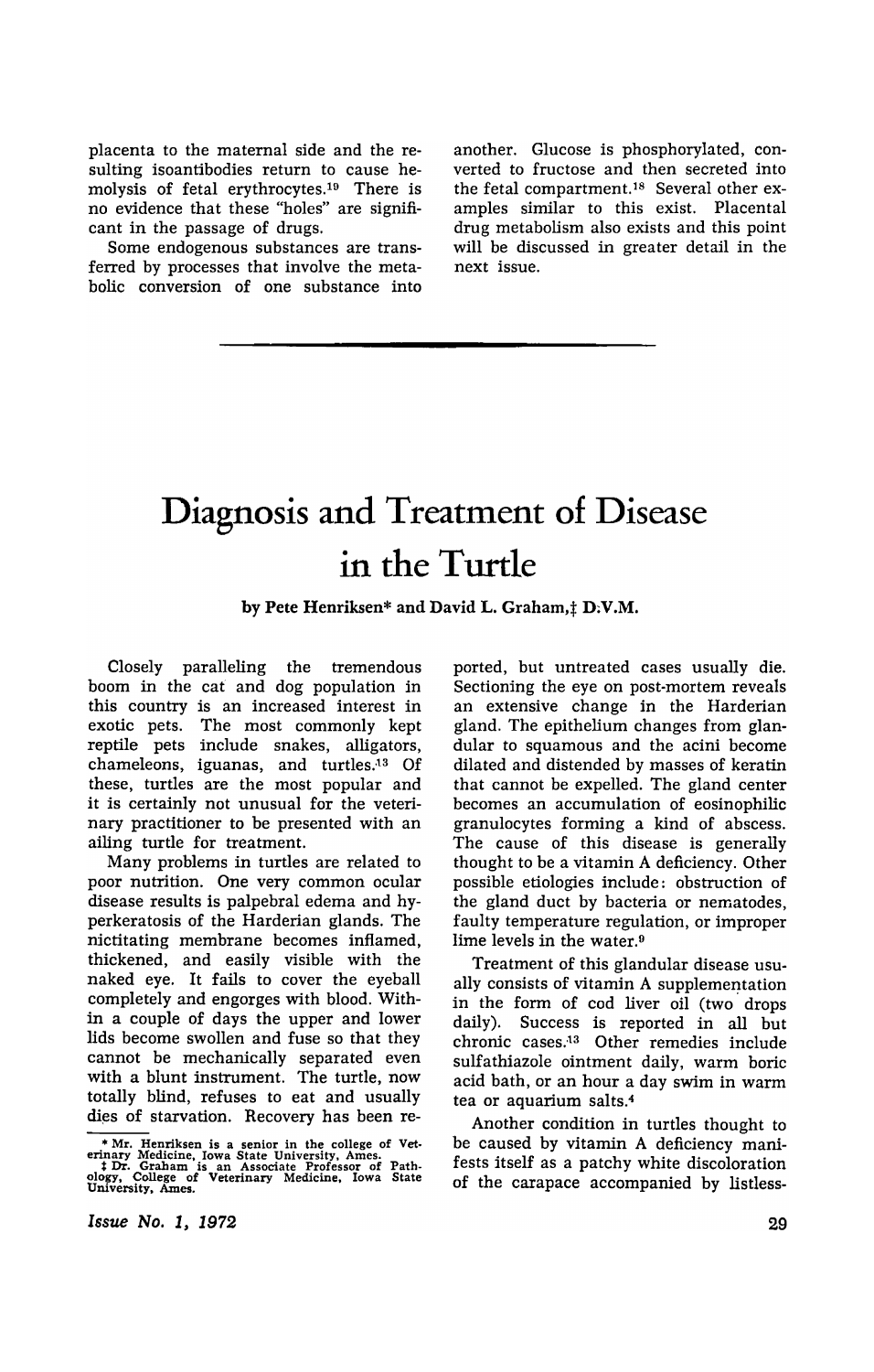ness and refusal to eat. Adequate heat, light and a variety of live foods help prevent this disease. Treatment with multiple vitamin preparations is also helpful.<sup>9</sup>

Because of their shells, turtles have a high demand for vitamin D, calcium, and phosphorus to prevent rickets. It is very common to see soft shells, distorted shells or kyphosis due to vitamin D or mineral deficiency. Young growing turtles are more susceptible, and therefore they should receive adequate exposure to sunlight or ultraviolet light and mineral supplementation. Suggested methods of supplementing calcium and phosphorus include feeding ground egg shells in hamburger, ground fish, or placing a lump of plaster of paris in the terrarium. 2 Normal commercial turtle foods are usually inadequate in minerals. Two of the three turtles presented to the I.S.U. clinic in the past one and a half years had shell deformities. Treatment in these cases was with calcium gluconate tablets.<sup>5</sup>

It is also possible to produce hypervitaminosis D with oversupplementation or overexposure to ultraviolet light. Calcification of the vascular tree, visible on radiography, results in extreme cases.

Painting designs on young turtle's backs is a practice that can lead to deformed shells. The foreign substance interferes with normal shell formation and should be carefully chipped off (solvents are contradicated since they may be toxic).

Low vitamin E levels in the diet can be caused by oily fish such as mackeral, and skeletal muscle atrophy and anorexia may result.13

Goiter has been precipitated by the goitrogenic effect of potassium nitrate in overfertilized grass, hay, lettuce, kale, or spinach. The diet should be varied to avoid extensive feeding of anyone of these materials. Treatment includes supplementation with iodized salt at .5% of the diet,13

Infectious diseases in turtles have not been thoroughly studied. As a result there is some controversy regarding frequency of specific infections. The conditions that were the most consistently mentioned as significant in turtles are listed below. Individual references may vary somewhat.

*Pseudomonas* spp. and *Proteus* spp. appear to be the most common bacterial disease agents, followed by *E. coli, Citrobacter*  spp., *Pasteurella* spp., *Bartonella* spp., *Erysipelothrix insidiosa, Clostridium novyi,*  and *Mycobacterium* spp.<sup>13</sup>

*Mycobacterium thamnopheos* is the tuberculosis organism usually recovered from turtles. It is usually pulmonary and commonly affects the land tortoises. Tubercles form in the lungs and the clinical course of the disease is similar to pulmonary tuberculosis in mammals. Diagnosis may be made by isolation of acidfast bacilli from nasal exudate or feces. The organism is resistant to most antibiotics.2

*Citrobacter freundii* (referred to as *E. freundii* by Marcus) can be a serious problem in large turtle operations. The disease may spread through an entire turtle farm within a week. Clinical signs include lethargy, cutaneous ulcers, film over the eyes, limb paralysis, muscle necrosis, and loss of toes. Septicemia results in hemolysis with focal necrosis in the heart, kidney, liver, and spleen. The organism is quickly transferred through cuts or abrasions and is often fatal. Chloramphenicol (6 mg./100 gms. soft tissue weight on the first day followed by 3 mg./100 gms. twice daily for seven days) has been successful in reducing the mortality from 48% to 17%. Complete recovery was increased from 12% to 56%. The shell is considered to comprise 25% to 50% of the total body weight (for use in dosage calculations).2

*Pseudomonas* spp., *Proteus* spp., *E. coli*  serotypes, *Pasteurella* spp., and *Erysipelothrix insidiosa* cause similar syndromes which may manifest themselves as gastroenteritis, diarrhea or constipation, anorexia, or pneumonia. Septicemic forms are brief and usually lead to depression, contorsions, and death. Survivors often have milliary abscesses and/or chronic pericarditis. If treated early, Na sulfathiazine (1 oz. per gallon of water for ten days) or chloram phenicol (same regimen as for *Citrobacter* spp. infections) have been successful. 13

Amoebic dysentery, caused by *Entamoeba invadens,* is reported to be very common in turtles. Enteritis leads to mucosal ulceration, serosal adhesions,

*Iowa State University Veterinarian*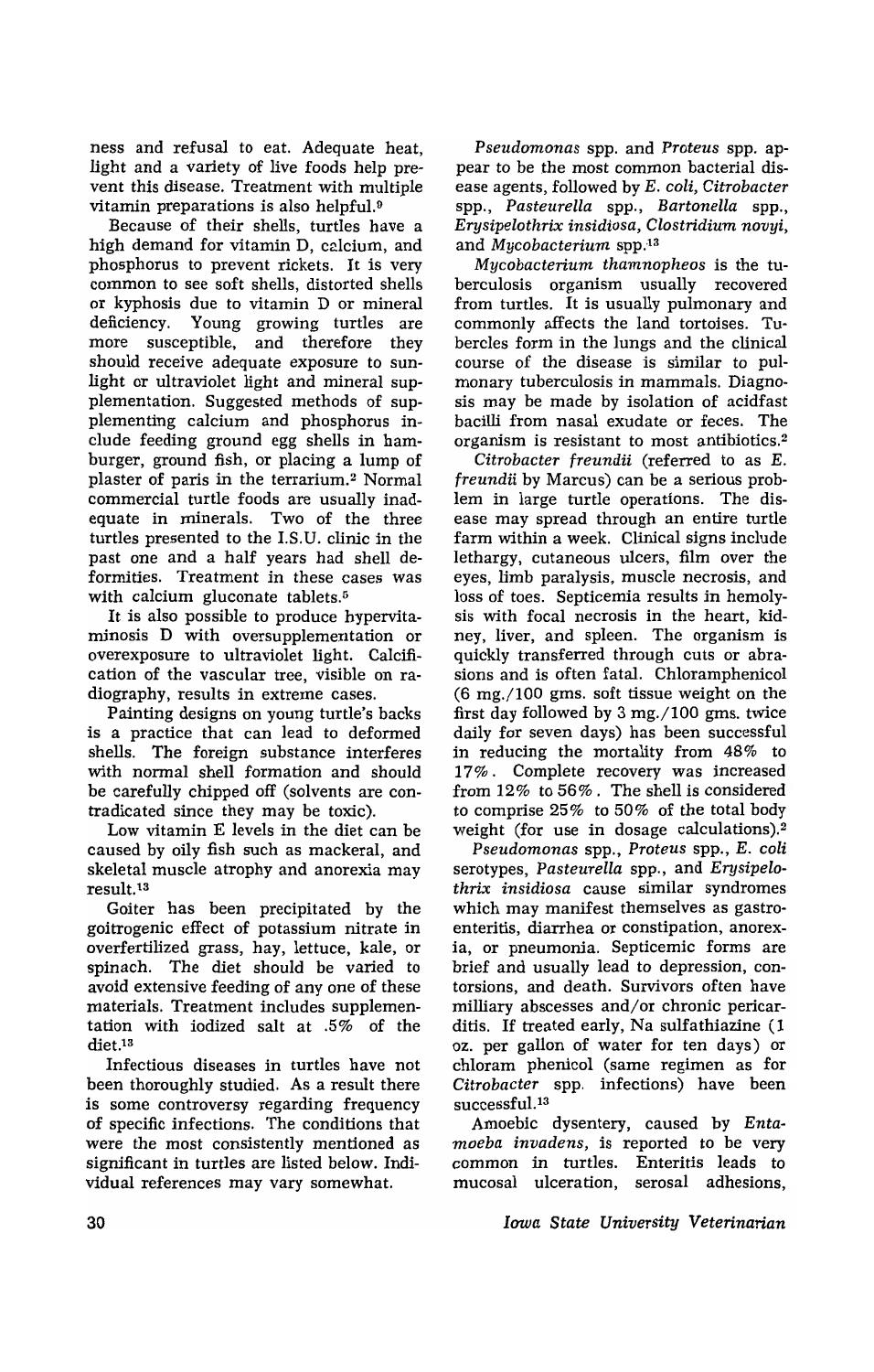and eventual invasion of the portal vein to the liver causing massive infarction. Rapid death follows. Spread of the organism to other susceptible hosts is also rapid. Emetine HCL has been used in therapy at 40 mg/kg. body weight.<sup>2</sup>

Although not common among reptiles in general, mycotic infections are prevalent in the turtle. Aspergillosis regularly affects the lungs of captive tortoises. Reichenbach-Klinke estimates 3% of all deaths in these tortoises are due to pulmonary mycosis. Fungal infections may also extend to the carapace, particularly in debilitated specimens. Where the shell is affected, *Mucor* spp. has been isolated.<sup>9</sup> One tablespoon of  $KMnO<sub>4</sub>$  per gallon of water has been recommended for topical treatment of fungal infections. <sup>2</sup>

Pneumonia can also be caused by many of the bacterial agents known to infect turtles. Clinical signs accompanying pneumonia include nasal discharge, gaping of the mouth, dyspnea, wheezing respiration, listlessness, and anorexia. The course of the disease is variable depending on the pathogen, but often terminates fatally in untreated patients. Tetracyclines (50-100  $mg/lb$ . daily, orally) are effective.<sup>8</sup>

As in most wild animals adapted as pets, parasites may be a problem. Turtles harbor dozens of different intestinal parasites most of which are harmless unless numbers are great.

Six different species of oxyurids have been isolated from the colon of a single tortoise. In this case the tortoise was living in temperatures much lower than in its natural habitat and parasite numbers were allowed to multiply. Unnatural environment and debilitation are often responsible for heavy parasite loads. Ova are similar to those of mamalian nematodes. Whether the worms cause outright disease or just debilitation is unknown. DDVP granules (12.5 mg/kg for 2 days) are recommended for treatment. Another treatment is one gram santonin and one gram calomelol followed in 24 hours by one teaspoon of castor oil.<sup>2-13</sup>

Flukes inhabit the mouth, urinary bladder, gastrointestinal tract and lungs but are not pathogenic. Turtles carry tapeworms also but there are no deleterious

*Issue No.1, 1972* 

effects unless numbers are excessive.<sup>2</sup>

Numerous species of filariads inhabit the vascular system. They are most often found in mesenteric arteries and in the posterior vena cava causing generalized edema and thrombosis. Since the thermal death point of these worms is 96.8° F. all that is necessary for treatment is to raise the tank temperature to 98.6° F. slowly and allow the parasites to be overheated:13

External parasites include ticks *(Ixodid spp.)* and mites. Mites can be removed with castor oil and 90% alcohol. Ticks should be painted with paraffin or methylated spirits and removed with forceps. Flies (especially *Sarcophaga cistudinis)*  lay their eggs in the cloacal region of the land tortoise and the larvae penetrate under the carapace causing necrosis and exudation. Leeches can be a problem in the aquatic turtles. Overgrowths of algae on the shell produce flaking and necrosis. Iodine preparations and good sanitation will take care of this condition.<sup>8</sup>

Being an object of considerable curiosity and, at the same time, defenseless and awkward, the turtle may find himself under attack by frustrated pets or overly zealous children. As a result fractured shells are a major medical problem to be dealt with by the veterinarian. Turtles are amazingly sturdy and usually weather all but the most savage attacks. Care must be taken in shell repair since nothing separates the carapace from the lungs but a very thin pleuraperiostium. Rough edges should be debrided and loose pieces removed. Holes can be patched with epoxy glue, denture repair material, or hoof repair adhesive. For large holes, stainless steel or nylon mesh may be necessary as a foundation for the wet prosthetic material:13

It may become necessary for a surgical procedure to anesthetize the patient. One method is by placing the turtle in a covered container with a methoxyflourane soaked sponge. When he becomes' relaxed a cone is placed over his head and sealed against his shell to complete induction. In one case induction using this method was accomplished in thirty minutes. During the operation itself, a methoxyflourane